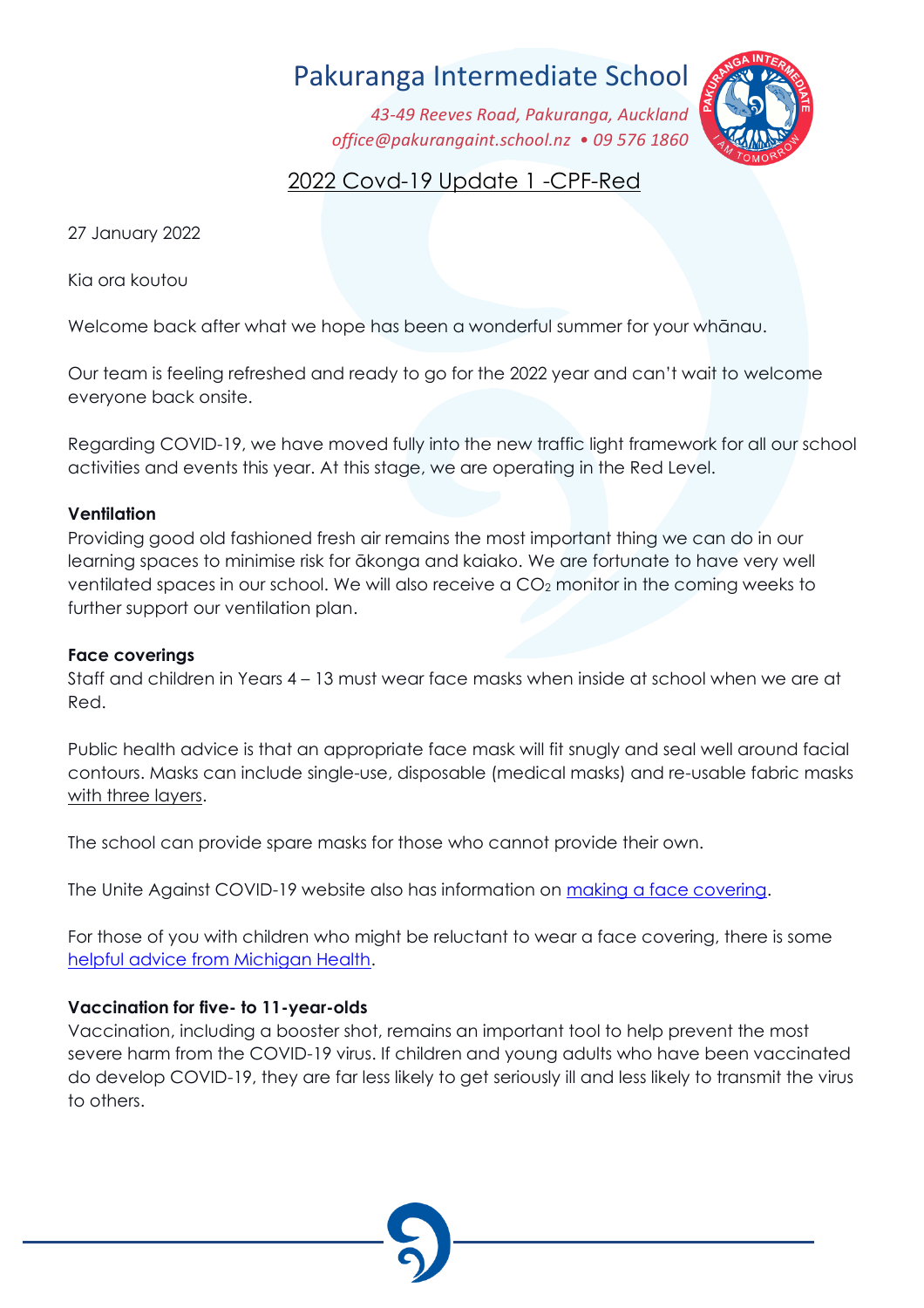Some helpful information is available to support you on the [Unite Against COVID-19 website,](https://covid19.govt.nz/covid-19-vaccines/get-the-facts-about-covid-19-vaccination/covid-19-vaccination-and-children/) including [How to book a vaccine for your five](https://covid19.govt.nz/covid-19-vaccines/get-the-facts-about-covid-19-vaccination/covid-19-vaccination-and-children/#book) – 11-year-old and [some great videos](https://www.kidshealth.org.nz/covid-19-immunisation-5-11-year-olds) on the Kids Health page that can support you to talk to your tamariki about the COVID-19 vaccine.

#### **Managing cases in our school**

If there is a confirmed case at school while infectious, we will identify who was in close contact with that person. We will then quickly advise those contacts of what they need to do.

At Red, we will keep everyone learning onsite for as long as possible.

Please make sure the contact details we have on file are up to date, so we can get in touch with you if needed.

#### **Additional Resources**

Below are some additional resources that may be useful.

#### **Preparing for COVID-19**

- [Be prepared for COVID-19](https://covid19.govt.nz/prepare-and-stay-safe/be-prepared-for-covid-19/)
- [Download the COVID-19 Readiness Checklist](https://covid19.govt.nz/assets/resources/posters/COVID-19-Readiness-Checklist.pdf) [PDF, 121 KB]
- [What to expect when self-isolating at home](https://covid19.govt.nz/isolation-and-care/what-to-expect-when-self-isolating-at-home/)

### **Self-isolating at home because of COVID-19**

- [What to expect when self-isolating at home | Unite against COVID-19 \(covid19.govt.nz\)](https://covid19.govt.nz/isolation-and-care/what-to-expect-when-self-isolating-at-home/)
- Getting extra support if you have COVID-19 or are self-isolating | Unite against COVID-19 [\(covid19.govt.nz\)](https://covid19.govt.nz/isolation-and-care/getting-extra-support-if-you-have-covid-19-or-are-self-isolating/)
- COVID-19 positive [managing your symptoms | Health Navigator NZ](https://www.healthnavigator.org.nz/health-a-z/c/covid-19-positive-managing-your-symptoms/)

If you know anyone in your community affected by COVID-19 and who may need help, such as food and other financial assistance, Work and Income has a range of [supports available for](https://workandincome.govt.nz/covid-19/)  [individuals, families, employers and self-employed people affected by COVID-19.](https://workandincome.govt.nz/covid-19/)

#### **Work and Income support**

Financial assistance for those that need it may be available from Work and Income. These are available to people on a low income and those on a benefit.

#### [Check what you might get here](https://check.msd.govt.nz/)

- [School costs](https://www.workandincome.govt.nz/eligibility/children/school-costs.html)
- [Out of School Care and Recreation \(OSCAR\) Subsidy](https://www.workandincome.govt.nz/products/a-z-benefits/oscar-subsidy.html)
- [Other Childcare Assistance](https://www.workandincome.govt.nz/providers/childcare-assistance/index.html)
- [School and Year Start-up Payment](https://www.workandincome.govt.nz/products/a-z-benefits/school-and-year-start-up-payment.html) (for people getting Orphan's Benefit or Unsupported Child's Benefit)
- [Help with living costs \(including food and rent/mortgage\)](https://www.workandincome.govt.nz/eligibility/living-expenses/index.html)

Use the links above or call 0800 559 009 to find out more or apply.

MoneyTalks can assist with [free budgeting and debt help](https://www.moneytalks.co.nz/)